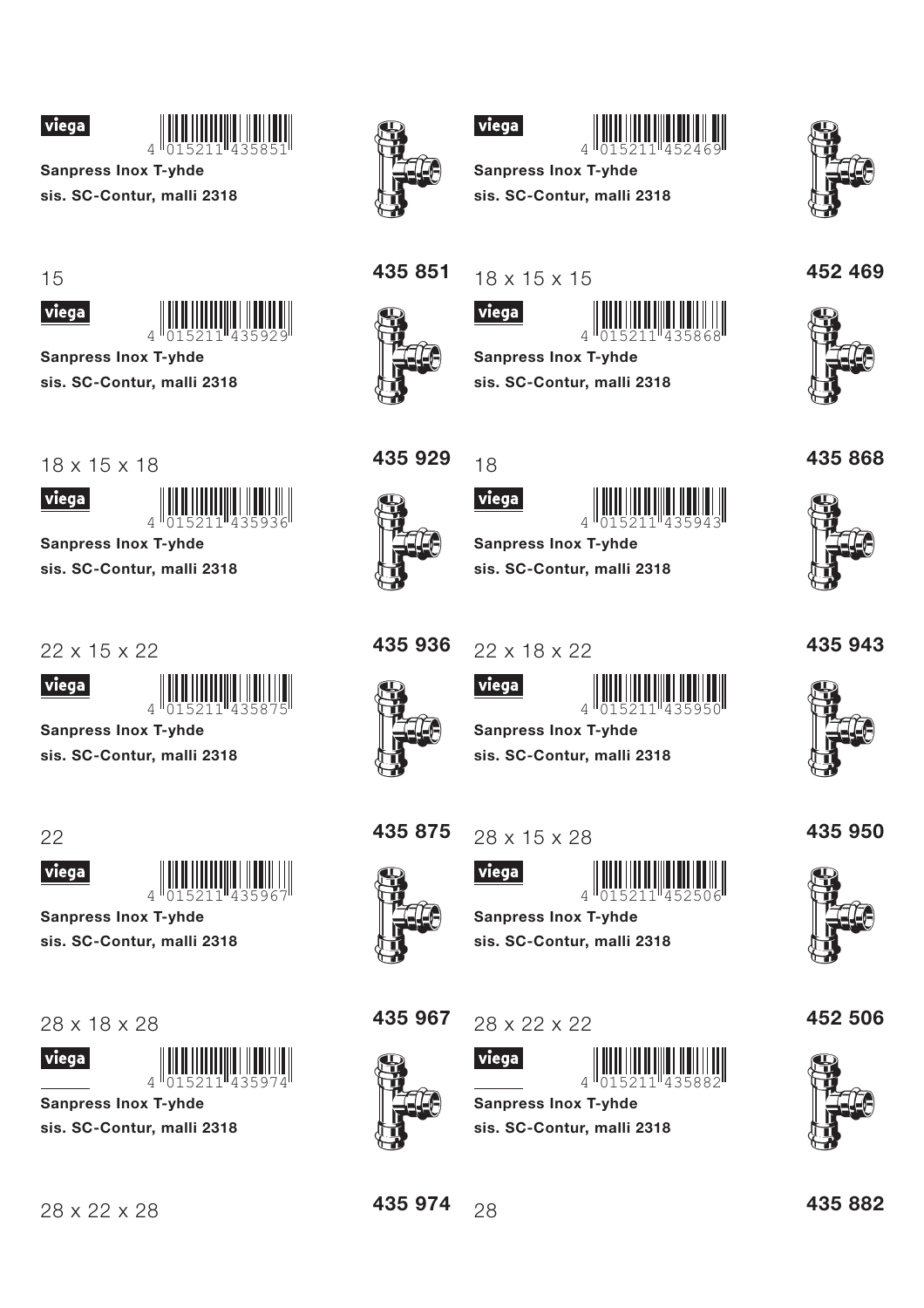



**Sanpress Inox T-yhde** sis. SC-Contur, malli 2318

35 x 15 x 35



**Sanpress Inox T-yhde** sis. SC-Contur, malli 2318

35 x 22 x 35

viega

**Sanpress Inox T-yhde** 

sis. SC-Contur, malli 2318



viega

4

**Sanpress Inox T-yhde** 

sis. SC-Contur, malli 2318

 $42 \times 22 \times 42$ 



**Sanpress Inox T-vhde** sis. SC-Contur, malli 2318

 $42 \times 35 \times 42$ 





**Sanpress Inox T-yhde** sis. SC-Contur, malli 2318







**Sanpress Inox T-yhde** sis. SC-Contur, malli 2318



435 998

436 018

35 x 18 x 35



435 981

 $|$  viega $|$ 



**Sanpress Inox T-yhde** 

sis. SC-Contur, malli 2318



viega



35 x 28 x 35





**Sanpress Inox T-yhde** sis. SC-Contur, malli 2318

435 899











436 049

**Sanpress Inox T-yhde** sis. SC-Contur, malli 2318

436 032

42 x 28 x 42

viega



**Sanpress Inox T-vhde** sis. SC-Contur, malli 2318

435 837





**Sanpress Inox T-yhde** sis. SC-Contur, malli 2318





54 x 22 x 54

436 056